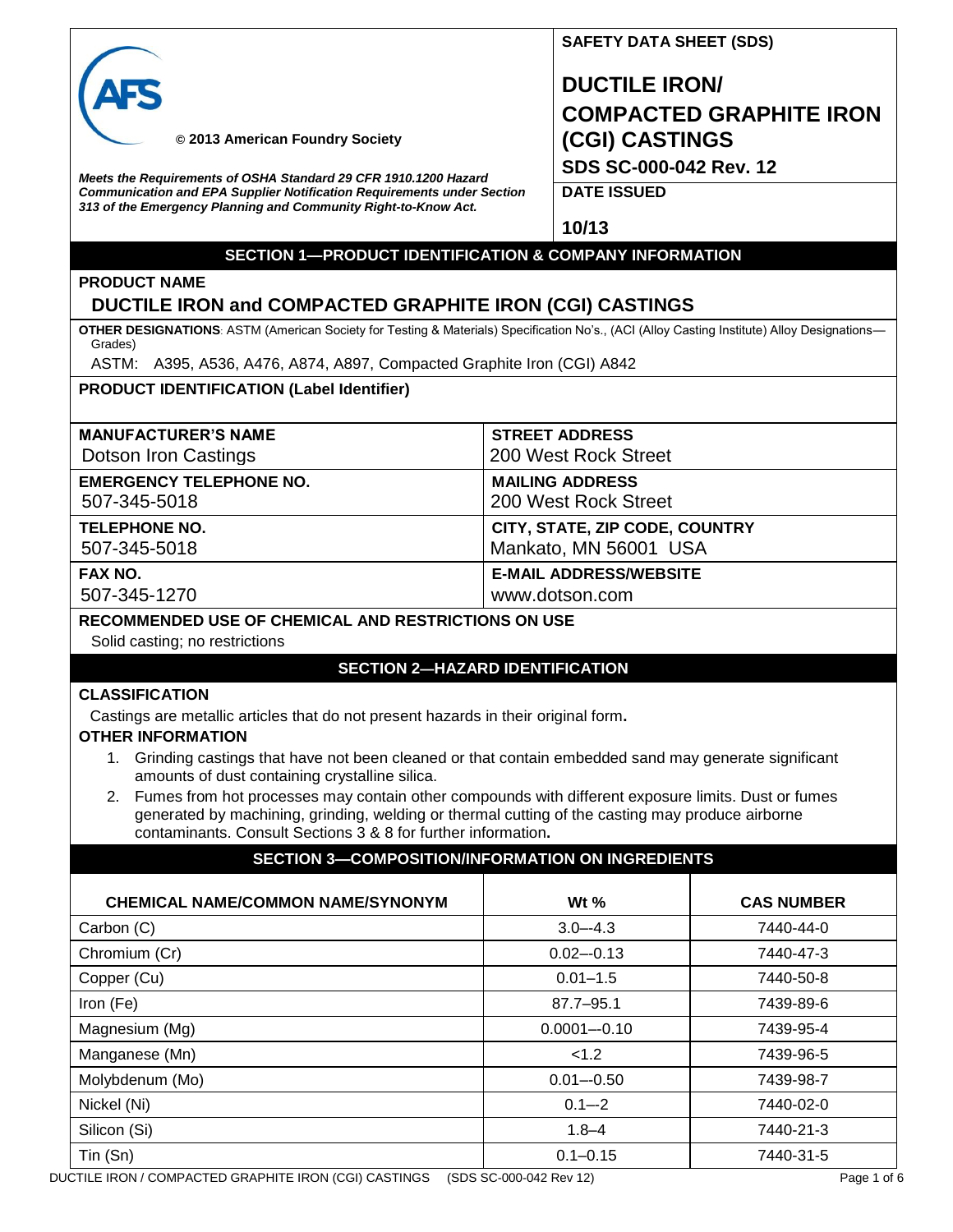|                                                                         | <b>SECTION 4-FIRST AID MEASURES</b>                    |                                       |                                      |
|-------------------------------------------------------------------------|--------------------------------------------------------|---------------------------------------|--------------------------------------|
| <b>EYE CONTACT:</b><br>Not applicable                                   |                                                        |                                       |                                      |
| <b>SKIN CONTACT:</b><br>No special requirements                         |                                                        |                                       |                                      |
| <b>INGESTION:</b><br>Not applicable                                     |                                                        |                                       |                                      |
| Not applicable<br><b>INHALATION</b>                                     |                                                        |                                       |                                      |
|                                                                         | <b>SECTION 5-FIREFIGHTING MEASURES</b>                 |                                       |                                      |
| <b>FLAMMABLE PROPERTIES:</b>                                            | Not applicable                                         |                                       |                                      |
| <b>EXTINGUISHING MEDIA:</b>                                             | Not applicable                                         |                                       |                                      |
| <b>PROTECTION OF FIREFIGHTERS:</b>                                      | Not applicable                                         |                                       |                                      |
|                                                                         | <b>SECTION 6-ACCIDENTAL RELEASE MEASURES</b>           |                                       |                                      |
| Not applicable                                                          |                                                        |                                       |                                      |
|                                                                         | <b>SECTION 7-HANDLING &amp; STORAGE</b>                |                                       |                                      |
| <b>RECOMMENDED STORAGE</b>                                              |                                                        |                                       |                                      |
| No special requirements                                                 |                                                        |                                       |                                      |
| <b>PROCEDURES FOR HANDLING</b>                                          |                                                        |                                       |                                      |
| Proper hand and foot protection is recommended.                         |                                                        |                                       |                                      |
|                                                                         | <b>SECTION 8-EXPOSURE CONTROLS/PERSONAL PROTECTION</b> |                                       |                                      |
|                                                                         |                                                        |                                       |                                      |
| <b>ENGINEERING CONTROLS</b>                                             |                                                        |                                       |                                      |
| None Required. There are no health hazards from castings in solid form. |                                                        |                                       |                                      |
| <b>SUBSTANCE</b>                                                        |                                                        | <b>ACGIH TLV</b><br>mg/m <sup>3</sup> | <b>OSHA PEL</b><br>mg/m <sup>3</sup> |
| Carbon (C)                                                              |                                                        | N/E                                   | N/E                                  |
| Chromium (Cr)                                                           |                                                        | 0.5                                   | 1                                    |
| Copper (Cu)                                                             |                                                        | 1                                     | 1                                    |
| Iron (Fe)                                                               |                                                        | N/E                                   | N/E                                  |
| Magnesium (Mg) oxide                                                    |                                                        | 10(1)                                 | 15                                   |
| Manganese (Mn)                                                          |                                                        | $0.02$ (R); 0.1 (I)                   | $5($ C $)$                           |
| Molybdenum (Mo) insoluble                                               |                                                        | 10 $(l)$ ; 3 $(R)$                    | 15                                   |
| Nickel (Ni)                                                             |                                                        | 1.5(l)                                | 1                                    |
| Silicon (Si)                                                            |                                                        |                                       |                                      |
| <b>Total dust</b>                                                       |                                                        | N/E                                   | 15                                   |
| Respirable dust<br>Tin (Sn)                                             |                                                        | N/E<br>$\overline{2}$                 | 5<br>$\overline{2}$                  |

#### **SUPPLEMENTAL INFORMATION**

Grinding castings that have not been cleaned or that contain embedded sand may generate significant amounts of dust containing crystalline silica.

Fumes from hot processes may contain other compounds with different exposure limits than those listed above. Dust or fumes generated by machining, grinding, welding or thermal cutting of the casting may produce airborne contaminants. Exposure limits for the most common contaminants are offered as reference. Please consult a competent person for guidance on exposure assessment and controls.

**In particular, Hexavalent Chromium is an OSHA Expanded Health Standard; refer to OSHA 29 CFR 1910.1026- Chromium (VI) for complete requirements.**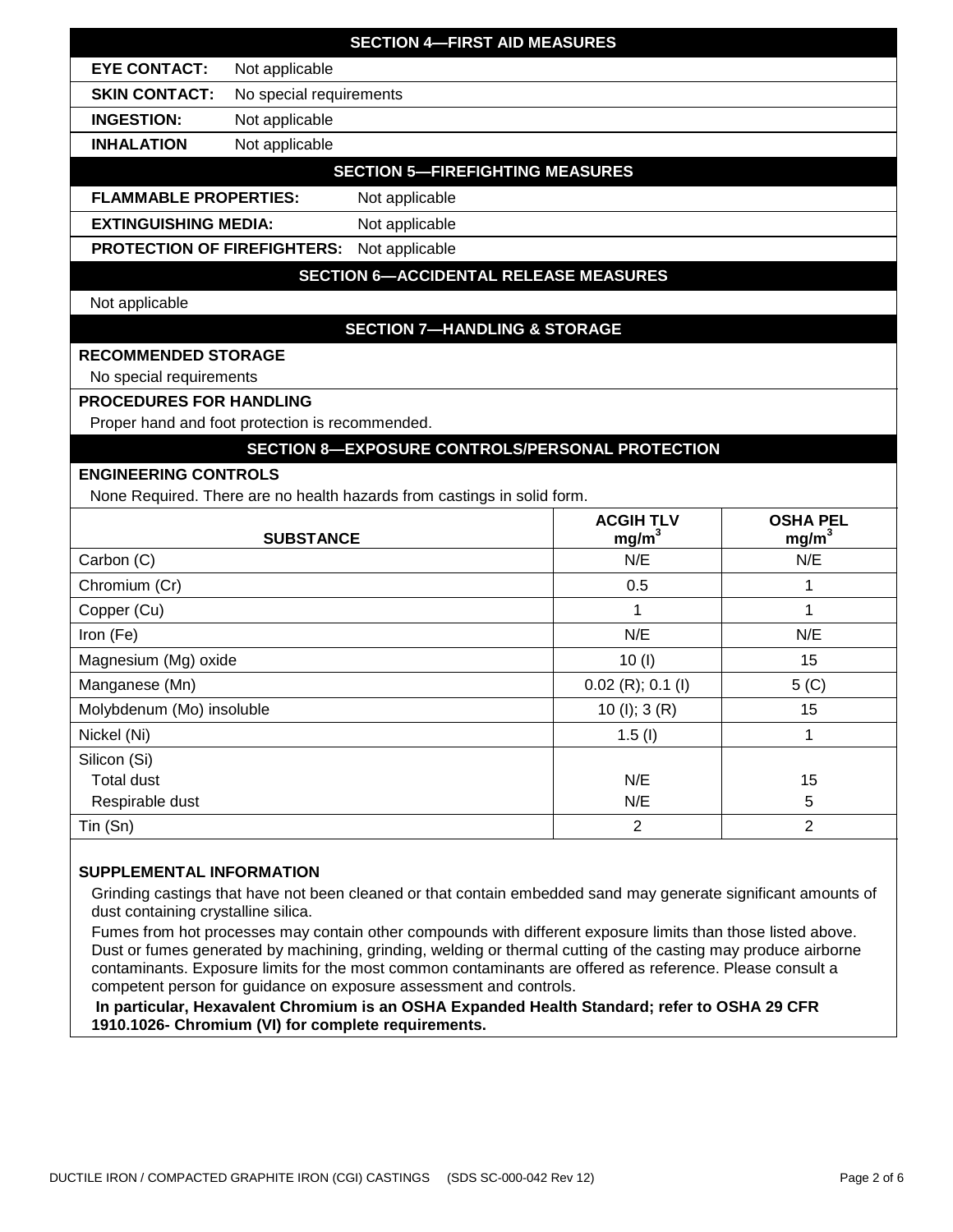|                                                                                                                                                                                                                                                                                                                                                                                                                                                                                    | <b>ACGIH TLV</b>                                    | <b>OSHA PEL</b>   |
|------------------------------------------------------------------------------------------------------------------------------------------------------------------------------------------------------------------------------------------------------------------------------------------------------------------------------------------------------------------------------------------------------------------------------------------------------------------------------------|-----------------------------------------------------|-------------------|
| <b>SUBSTANCE</b>                                                                                                                                                                                                                                                                                                                                                                                                                                                                   | mg/m <sup>3</sup>                                   | mg/m <sup>3</sup> |
| Chromium Compounds (as Cr)                                                                                                                                                                                                                                                                                                                                                                                                                                                         |                                                     |                   |
| Chromium (II) inorganic compounds                                                                                                                                                                                                                                                                                                                                                                                                                                                  | N/E                                                 | 0.5               |
| Chromium (III) inorganic compounds                                                                                                                                                                                                                                                                                                                                                                                                                                                 | 0.5                                                 | 0.5               |
| Chromium (VI) inorganic compounds, certain water insoluble                                                                                                                                                                                                                                                                                                                                                                                                                         | 0.01                                                | 0.005             |
| Chromium (VI) inorganic compounds, water soluble                                                                                                                                                                                                                                                                                                                                                                                                                                   | 0.05                                                | 0.005             |
| Chromium (VI) all forms and compounds                                                                                                                                                                                                                                                                                                                                                                                                                                              | N/E                                                 | 0.005             |
| Copper Compounds (as Cu)                                                                                                                                                                                                                                                                                                                                                                                                                                                           |                                                     |                   |
| Fume, as Cu                                                                                                                                                                                                                                                                                                                                                                                                                                                                        | 0.2                                                 | 0.1               |
| Dusts and mists, as Cu                                                                                                                                                                                                                                                                                                                                                                                                                                                             | 1                                                   | 1                 |
| Iron Compounds                                                                                                                                                                                                                                                                                                                                                                                                                                                                     |                                                     |                   |
| Iron oxide ( $Fe2O3$ ) fume                                                                                                                                                                                                                                                                                                                                                                                                                                                        | N/E                                                 | 10                |
| Iron oxide (Fe <sub>2</sub> O <sub>3</sub> )                                                                                                                                                                                                                                                                                                                                                                                                                                       | 5(R)                                                | N/E               |
| Nickel Compounds (as Ni)                                                                                                                                                                                                                                                                                                                                                                                                                                                           |                                                     |                   |
| Insoluble, inorganic compounds                                                                                                                                                                                                                                                                                                                                                                                                                                                     | 0.2(1)                                              | 1                 |
| Soluble, inorganic compounds                                                                                                                                                                                                                                                                                                                                                                                                                                                       | 0.1(1)                                              | 1                 |
| Nickel oxide                                                                                                                                                                                                                                                                                                                                                                                                                                                                       | 0.2(1)                                              | 1                 |
| Tin compounds (as Sn)                                                                                                                                                                                                                                                                                                                                                                                                                                                              |                                                     |                   |
| Tin Oxide & inorganic compounds, except SnH <sub>4</sub>                                                                                                                                                                                                                                                                                                                                                                                                                           | $\overline{2}$                                      | N/E               |
| Inorganic compounds, except oxides, as Sn                                                                                                                                                                                                                                                                                                                                                                                                                                          | N/E                                                 | 2                 |
| Tin Oxides, as Sn                                                                                                                                                                                                                                                                                                                                                                                                                                                                  | 2.0                                                 | N/E               |
| All exposure limits referenced above are 8 hour time weighted averages (TWA) unless otherwise noted.<br>$N/E =$<br>None Established<br>$C =$<br>Ceiling<br>Inhalable fraction<br>$l =$<br>Respirable fraction<br>$R =$<br>$TLV =$<br>Threshold Limit Value/American Conference of Industrial Hygienists (ACGIH)<br>$PEL =$<br>Permissible Exposure Limit / OSHA<br>$mg/m^3$ = milligrams per cubic meter<br>PERSONAL PROTECTION<br>Proper hand and foot protection is recommended. |                                                     |                   |
|                                                                                                                                                                                                                                                                                                                                                                                                                                                                                    | <b>SECTION 9-PHYSICAL &amp; CHEMICAL PROPERTIES</b> |                   |
| <b>APPEARANCE /PHYSICAL STATE</b>                                                                                                                                                                                                                                                                                                                                                                                                                                                  |                                                     |                   |
| Solid, silver gray in color                                                                                                                                                                                                                                                                                                                                                                                                                                                        |                                                     |                   |
| <b>ODOR/ODOR THRESHOLD</b>                                                                                                                                                                                                                                                                                                                                                                                                                                                         | <b>VAPOR DENSITY</b>                                |                   |
| None                                                                                                                                                                                                                                                                                                                                                                                                                                                                               | Not applicable                                      |                   |
| <b>MELTING POINT/FREEZING POINT</b>                                                                                                                                                                                                                                                                                                                                                                                                                                                | <b>SPECIFIC GRAVITY (relative density)</b>          |                   |
| Approximately 2350°F (1300°C)                                                                                                                                                                                                                                                                                                                                                                                                                                                      | 7.85 $g/cm3$ for iron                               |                   |
| <b>BOILING POINT</b>                                                                                                                                                                                                                                                                                                                                                                                                                                                               | <b>VAPOR PRESSURE</b>                               |                   |
| 5000°F (2750°C) for iron                                                                                                                                                                                                                                                                                                                                                                                                                                                           | Not applicable                                      |                   |
| <b>FLASH POINT</b>                                                                                                                                                                                                                                                                                                                                                                                                                                                                 | <b>EVAPORATION RATE</b>                             |                   |
| Not applicable for solid castings                                                                                                                                                                                                                                                                                                                                                                                                                                                  | Not applicable                                      |                   |
| <b>FLAMMABILITY</b>                                                                                                                                                                                                                                                                                                                                                                                                                                                                | <b>SOLUBILITY IN WATER</b>                          |                   |
| Not flammable                                                                                                                                                                                                                                                                                                                                                                                                                                                                      | Insoluble                                           |                   |
| <b>UPPER AND LOWER FLAMMABILITY LIMITS</b>                                                                                                                                                                                                                                                                                                                                                                                                                                         | pH                                                  |                   |
| Not applicable for solid castings                                                                                                                                                                                                                                                                                                                                                                                                                                                  | Not applicable                                      |                   |
| <b>AUTO IGNITION TEMPERATURE</b>                                                                                                                                                                                                                                                                                                                                                                                                                                                   | <b>VISCOSITY</b>                                    |                   |
| Not applicable                                                                                                                                                                                                                                                                                                                                                                                                                                                                     | Not applicable                                      |                   |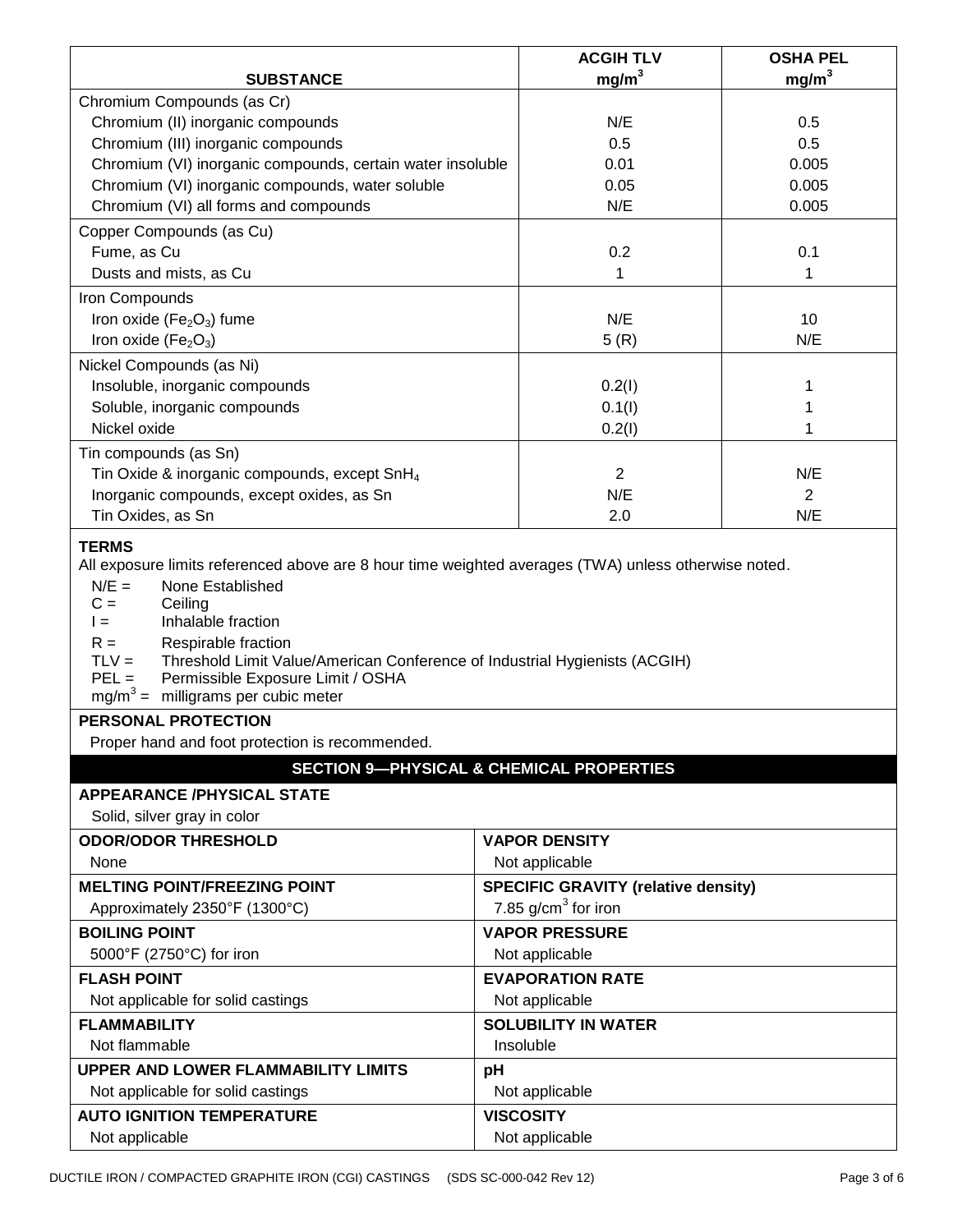| <b>DECOMPOSITION TEMPERATURE</b>                                                                                                                                                                                                                                                                                                                                                                                             | <b>PARTITION COEFFICIENT</b> |                         |             |                                             |
|------------------------------------------------------------------------------------------------------------------------------------------------------------------------------------------------------------------------------------------------------------------------------------------------------------------------------------------------------------------------------------------------------------------------------|------------------------------|-------------------------|-------------|---------------------------------------------|
| Not applicable                                                                                                                                                                                                                                                                                                                                                                                                               |                              | Not applicable          |             |                                             |
| <b>SECTION 10-STABILITY &amp; REACTIVITY</b>                                                                                                                                                                                                                                                                                                                                                                                 |                              |                         |             |                                             |
| <b>CHEMICAL STABILITY</b>                                                                                                                                                                                                                                                                                                                                                                                                    |                              |                         |             |                                             |
| Stable                                                                                                                                                                                                                                                                                                                                                                                                                       |                              |                         |             |                                             |
| <b>CONDITIONS TO AVOID</b>                                                                                                                                                                                                                                                                                                                                                                                                   |                              |                         |             |                                             |
| None                                                                                                                                                                                                                                                                                                                                                                                                                         |                              |                         |             |                                             |
| <b>REACTIVITY</b><br><b>INCOMPATIBLE MATERIALS</b>                                                                                                                                                                                                                                                                                                                                                                           |                              |                         |             |                                             |
| Not reactive<br>None                                                                                                                                                                                                                                                                                                                                                                                                         |                              |                         |             |                                             |
| <b>HAZARDOUS DECOMPOSITION PRODUCTS</b><br><b>POSSIBILITY OF HAZARDOUS REACTIONS</b>                                                                                                                                                                                                                                                                                                                                         |                              |                         |             |                                             |
| None                                                                                                                                                                                                                                                                                                                                                                                                                         |                              | Not applicable          |             |                                             |
| <b>SECTION 11-TOXICOLOGICAL INFORMATION</b>                                                                                                                                                                                                                                                                                                                                                                                  |                              |                         |             |                                             |
| POTENTIAL HEALTH EFFECTS                                                                                                                                                                                                                                                                                                                                                                                                     |                              |                         |             |                                             |
| <b>EYE CONTACT:</b><br>None                                                                                                                                                                                                                                                                                                                                                                                                  |                              |                         |             |                                             |
| SKIN:<br>None                                                                                                                                                                                                                                                                                                                                                                                                                |                              |                         |             |                                             |
| <b>INGESTION:</b><br>None                                                                                                                                                                                                                                                                                                                                                                                                    |                              |                         |             |                                             |
| <b>INHALATION:</b><br>None                                                                                                                                                                                                                                                                                                                                                                                                   |                              |                         |             |                                             |
| <b>Carcinogen Classification of Ingredients</b>                                                                                                                                                                                                                                                                                                                                                                              |                              |                         |             |                                             |
| <b>OSHA</b><br><b>INGREDIENT</b>                                                                                                                                                                                                                                                                                                                                                                                             |                              | <b>NTP</b>              | <b>IARC</b> | <b>TARGET ORGAN</b>                         |
| Nickel (metal)<br><b>NL</b>                                                                                                                                                                                                                                                                                                                                                                                                  |                              | R                       | 2B          | Lung, Nose                                  |
| <b>NTP-National Toxicology Program</b><br>$K =$ Known to be a Human Carcinogen<br>$R =$ Reasonably Anticipated to be a Human Carcinogen (RAHC)<br>IARC-International Agency for Research on Cancer<br>= Carcinogen to Humans<br>1.<br>2A = Probably Carcinogenic to Humans<br>2B = Possibly Carcinogenic to Humans<br>3 = Unclassifiable as to Carcinogenicity in Humans<br>4 = Probably not Carcinogenic to Humans<br>Other |                              |                         |             |                                             |
| $NL = Not$ Listed                                                                                                                                                                                                                                                                                                                                                                                                            |                              |                         |             |                                             |
| <b>SECTION 12-ECOLOGICAL INFORMATION</b>                                                                                                                                                                                                                                                                                                                                                                                     |                              |                         |             |                                             |
| <b>ECOTOXICITY</b>                                                                                                                                                                                                                                                                                                                                                                                                           |                              |                         |             | PERSISTENCE AND DEGRADABILITY               |
| Not applicable                                                                                                                                                                                                                                                                                                                                                                                                               |                              | Not applicable          |             |                                             |
| <b>BIOACCUMULATION POTENTIAL</b>                                                                                                                                                                                                                                                                                                                                                                                             |                              | <b>MOBILITY IN SOIL</b> |             |                                             |
| Not applicable<br>Not applicable                                                                                                                                                                                                                                                                                                                                                                                             |                              |                         |             |                                             |
| <b>OTHER ADVERSE EFFECTS</b>                                                                                                                                                                                                                                                                                                                                                                                                 |                              |                         |             |                                             |
| Not applicable                                                                                                                                                                                                                                                                                                                                                                                                               |                              |                         |             |                                             |
| <b>SECTION 13-DISPOSAL CONSIDERATIONS</b><br>Recover or recycle if possible. Dispose of according to federal, state and local regulations. Dust collected from<br>machining, welding, etc. may be classified as a hazardous waste. Consult federal, state and local regulations.<br><b>SECTION 14-TRANSPORT INFORMATION</b>                                                                                                  |                              |                         |             |                                             |
| US DEPARTMENT OF TRANSPORTATION                                                                                                                                                                                                                                                                                                                                                                                              |                              |                         |             | <b>CANADIAN TRANSPORTATION OF DANGEROUS</b> |
| (DOT)-HMR (Hazardous Materials Registration)<br><b>GOODS (TDG)</b>                                                                                                                                                                                                                                                                                                                                                           |                              |                         |             |                                             |
| Not Regulated<br>Not regulated                                                                                                                                                                                                                                                                                                                                                                                               |                              |                         |             |                                             |
| <b>UN SHIPPING NAME</b>                                                                                                                                                                                                                                                                                                                                                                                                      | <b>UN NUMBER</b>             |                         |             |                                             |
| Not regulated                                                                                                                                                                                                                                                                                                                                                                                                                |                              | Not regulated           |             |                                             |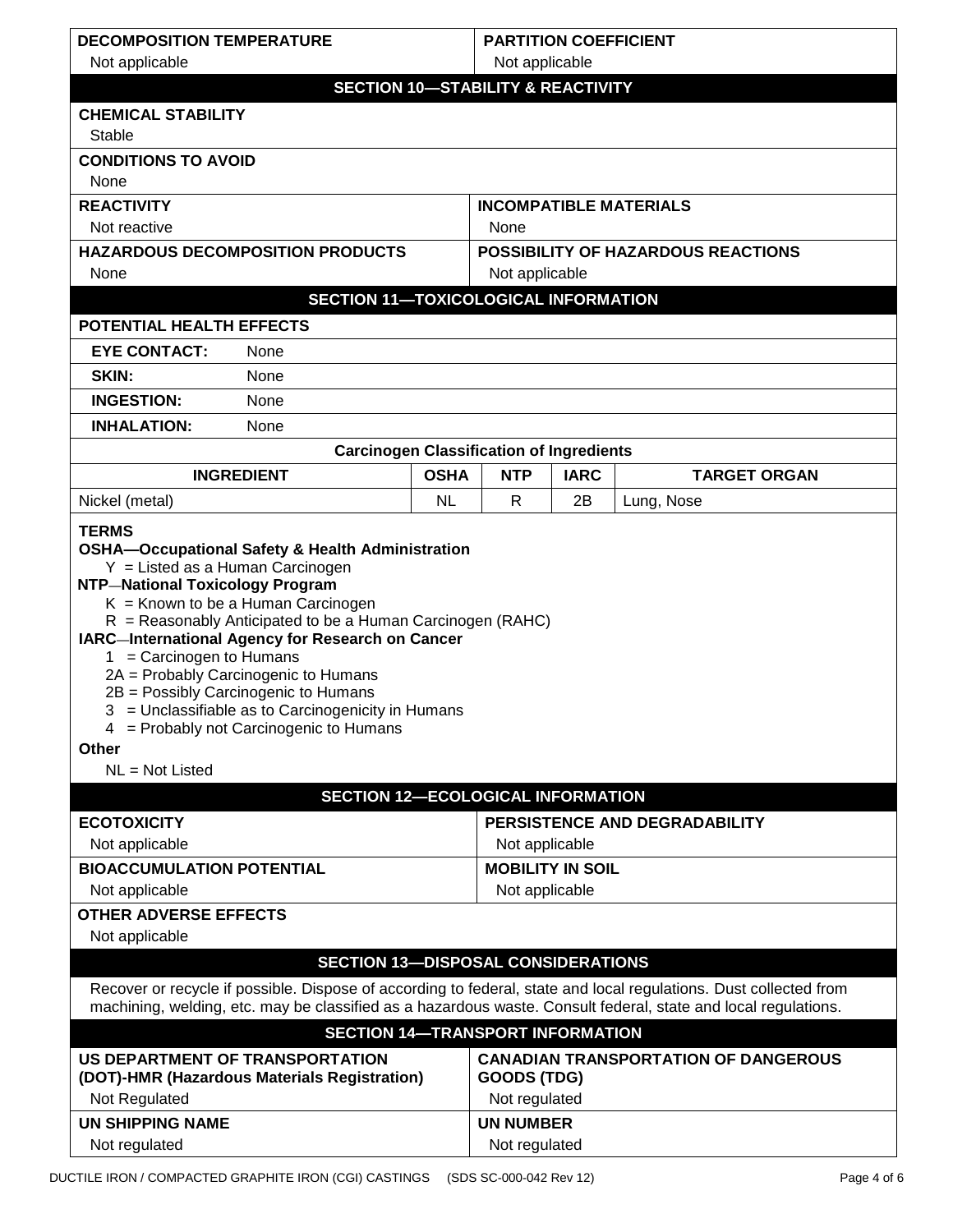| <b>TRANSPORT HAZARD CLASS</b>                                                                                                                                                                                                                                                                                                                                                                                                       | <b>PACKING GROUP</b>                     |  |
|-------------------------------------------------------------------------------------------------------------------------------------------------------------------------------------------------------------------------------------------------------------------------------------------------------------------------------------------------------------------------------------------------------------------------------------|------------------------------------------|--|
| Not regulated                                                                                                                                                                                                                                                                                                                                                                                                                       | Not regulated                            |  |
| <b>ENVIRONMENTAL HAZARDS</b>                                                                                                                                                                                                                                                                                                                                                                                                        | <b>LABEL(S) REQUIRED?</b>                |  |
| None                                                                                                                                                                                                                                                                                                                                                                                                                                | <b>No</b>                                |  |
| <b>TRANSPORT IN BULK</b>                                                                                                                                                                                                                                                                                                                                                                                                            | <b>SPECIAL SHIPPING INFORMATION</b>      |  |
| Not applicable                                                                                                                                                                                                                                                                                                                                                                                                                      | Not applicable                           |  |
|                                                                                                                                                                                                                                                                                                                                                                                                                                     | <b>SECTION 15-REGULATORY INFORMATION</b> |  |
| <b>US-OSHA (Hazard Communication Standard)</b>                                                                                                                                                                                                                                                                                                                                                                                      |                                          |  |
| Reference 29 CFR 1910.1200 and 1910.1000. A finished casting is an article as defined in the OSHA Hazard<br>Communication Standard 29CFR 1910.1200 (c). Dust or fumes generated by cleaning, machining, grinding, or<br>welding of the casting may produce airborne contaminants, such as chromium, copper, iron, magnesium,<br>manganese, nickel, tin, silcon and silica. For hexavalent chromium references see 29 CFR 1910.1026. |                                          |  |
| <b>US-EPA (Toxic Substances Control Act-TSCA)</b>                                                                                                                                                                                                                                                                                                                                                                                   |                                          |  |
| All components of these products are on the TSCA inventory list or are excluded from listing.<br><b>US-EPA (SARA Title III)</b>                                                                                                                                                                                                                                                                                                     |                                          |  |
| Releases to the environment of Chromium, Copper, Manganese and Nickel, may be subject to reporting under<br>Section 313 of Title III of the Superfund Amendments and Reauthorization Act of 1986 and 40 CFR Part 372.                                                                                                                                                                                                               |                                          |  |
| <b>CANADA-WHMIS (Workplace Hazardous Materials Information System)</b>                                                                                                                                                                                                                                                                                                                                                              |                                          |  |
| This SDS has been prepared according to the hazard criteria of the Controlled Product Regulations (CPR) and the<br>SDS contains the information required by the CPR.                                                                                                                                                                                                                                                                |                                          |  |
| <b>CANADA DSL (Domestic Substances List) Inventory Status</b>                                                                                                                                                                                                                                                                                                                                                                       |                                          |  |
| All components of these products are on the DSL Inventory.                                                                                                                                                                                                                                                                                                                                                                          |                                          |  |
| <b>CEPA (Canadian Environmental Protection Act)</b>                                                                                                                                                                                                                                                                                                                                                                                 |                                          |  |
| Chromium and Nickel are on the CEPA Priorities Substances Lists                                                                                                                                                                                                                                                                                                                                                                     |                                          |  |
| <b>EINECS No. (European Inventory of Existing Commercial Chemical Substances)</b><br>All components of these products are on the EINECS list.                                                                                                                                                                                                                                                                                       |                                          |  |
| RoHS (Restriction of Certain Hazardous Substances) Compliance                                                                                                                                                                                                                                                                                                                                                                       |                                          |  |
| Castings comply with RoHS                                                                                                                                                                                                                                                                                                                                                                                                           |                                          |  |
| <b>CALIFORNIA PROPOSITION 65 Compliance</b><br>WARNING: This product contains or produces chemicals known to the State of California to cause cancer and<br>birth defects (or other reproductive harm). (California Health & Safety Code 25248.5 et seq.)                                                                                                                                                                           |                                          |  |
| US STATE REGULATORY INFORMATION                                                                                                                                                                                                                                                                                                                                                                                                     |                                          |  |
| Some of the components listed in Section 3 may be covered under specific state regulations.                                                                                                                                                                                                                                                                                                                                         |                                          |  |
| <b>SECTION 16 - OTHER INFORMATION</b>                                                                                                                                                                                                                                                                                                                                                                                               |                                          |  |
| <b>SDS SHEET PREPARED BY</b>                                                                                                                                                                                                                                                                                                                                                                                                        | <b>DATE</b>                              |  |
| American Foundry Society, Inc.                                                                                                                                                                                                                                                                                                                                                                                                      | 10/13                                    |  |
| Occupational Safety & Health Committee (10-Q)                                                                                                                                                                                                                                                                                                                                                                                       |                                          |  |
| <b>NOTE</b><br>This data and label information is offered in good faith as typical values and not as a product specification. No<br>warranty either expressed or implied is hereby made. The recommended industrial hygiene and safe handling                                                                                                                                                                                       |                                          |  |

procedures are believed to be generally applicable. However, each user should review the recommendations in specific context of the intended use and determine if they are appropriate.